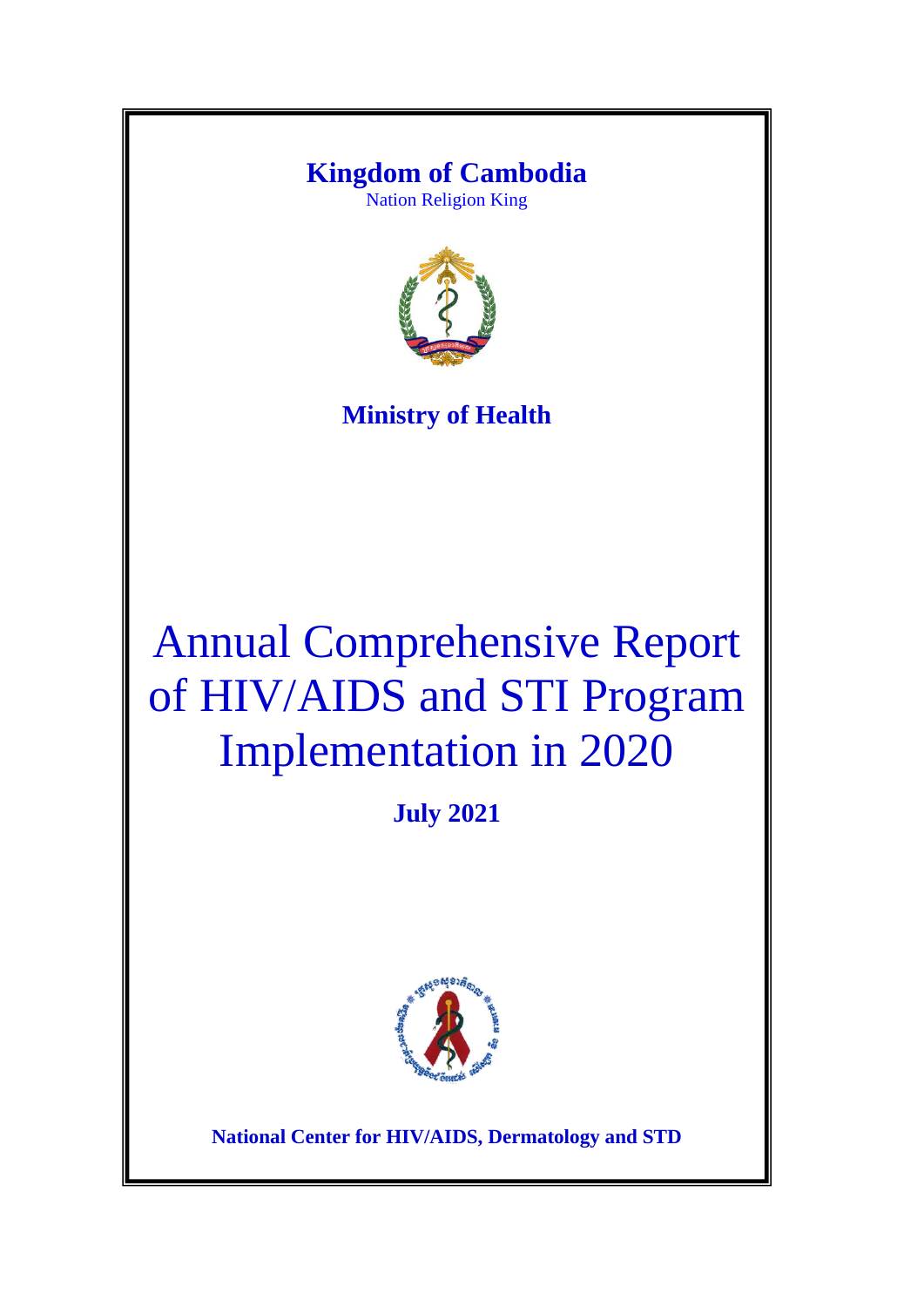#### Acknowledgement

It gives us a great opportunity to review the last year achievements of NCHADS' program. The achievements are the outputs of our dedicated staff working in partnership with all partners and donors in the communities at provincial and national levels to implement and improve the quality of HIV/AIDS & STI Prevention and Care activities for the benefits of people of the Kingdom of Cambodia. Therefore, I would like to thank all partners, donors and policy makers who have been dedicated their commitment towards the success of HIV/AIDS and STI Prevention, Care and Treatment Programme in the country.

When we reviewed what has been achieved, we are motivated to continue striving, to set the overall goals, objectives, and targets for the next coming year to meet with the various changing needs of people and to deal effectively with changing of the HIV epidemic pattern of different target groups based on the latest research findings in their communities.

We hope that you will understand our last year achievements deeper as you read further of this 2020 report.  $\sqrt{2}$ 



**Director of NCHADS**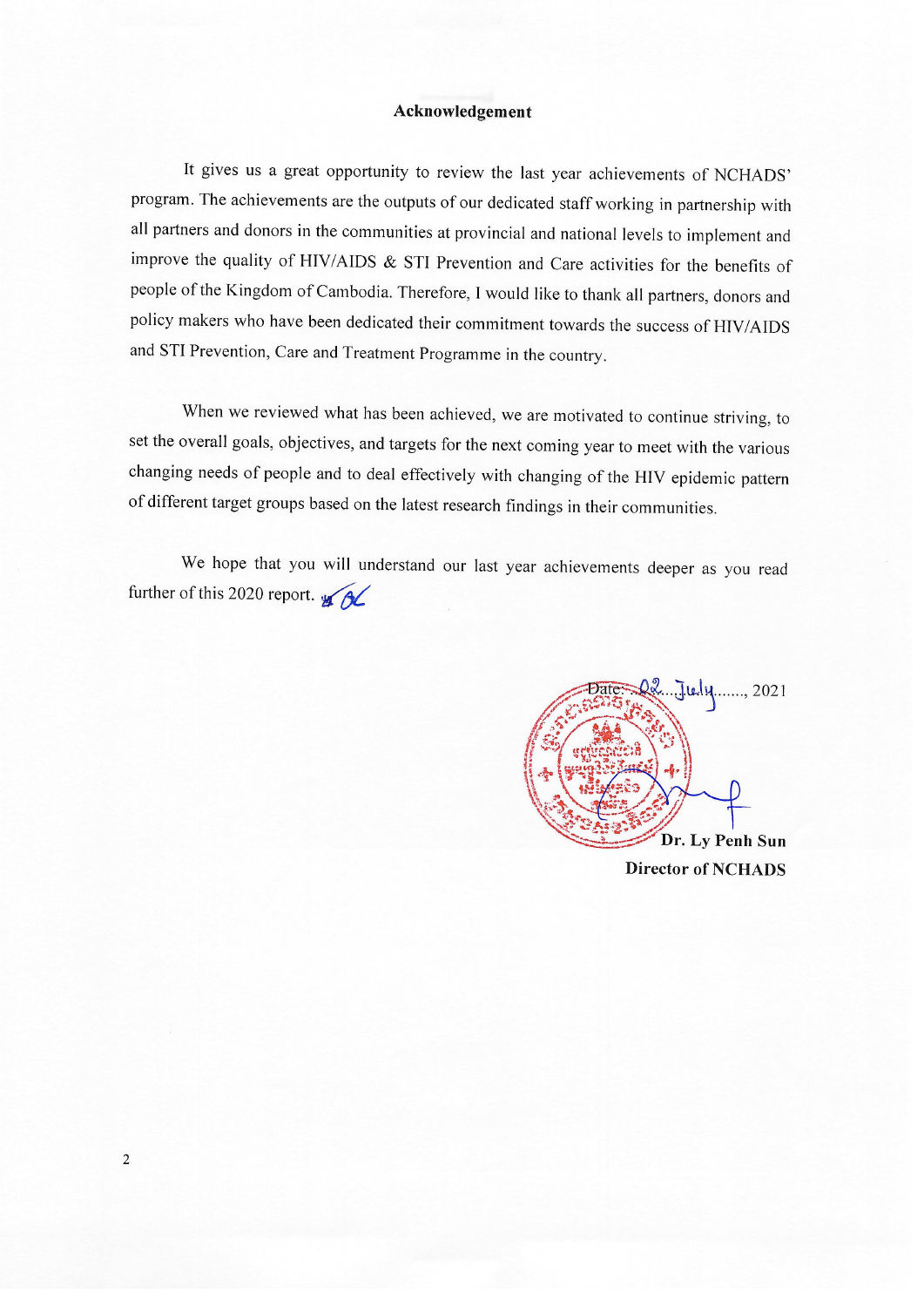# **Contents**

# **A. GENERAL REPORT**

# 1. BACKGROUND

- 1.1 Introduction
- 1.2 HIV/AIDS epidemic Situation in Cambodia

# 2. NCHADS MANAGEMENT SYSTEM

- 2.1 Planning & Monitoring Cycle in NCHADS
- 2.2 Signing of Letter of Agreement (LoA)
- 2.3 Guidelines, Curriculum and Standard Operational Procedures (SOP)
- 2.4 Training/Workshop
- 2.5 Surveillance

# **B. RESULTS FROM SEVICES DELIVERIES**

- 1. STI prevention, Care and Treatment Services (Family Health Clinic)
- 2. STI Care and Treatment at Health Center
- 3. Comprehensive Care, Treatment and Support for People Living with HIV/AIDS

3.1. VCCT

- 3.1.1 Referring to HIV Testing and Counselling
- 3.1.2. Receiving HIV Testing and Counselling
- 3.1.3. Clients Receiving HIV Post-testing and counselling
- 3.2. OI and ART services
- 3.2.1. ART Services
- 3.2.2. Drug and Logistic Support
- 3.2.3 TB Screening of new OI Patients
- 3.2.4 Pregnancy and abortion
- 3.2.5. HIV-Positive Pregnant Women and Exposed Infant

3.2.6. Achievement of HIV/AIDS Program Implementation in the Global Fund Grant

# **C. KEY SUCCESS AND ENABLING FACTOR**

# **D. CHALLENGES AND CONSTRAINTS**

# **E. CONCLUSION AND RECOMMENDATION**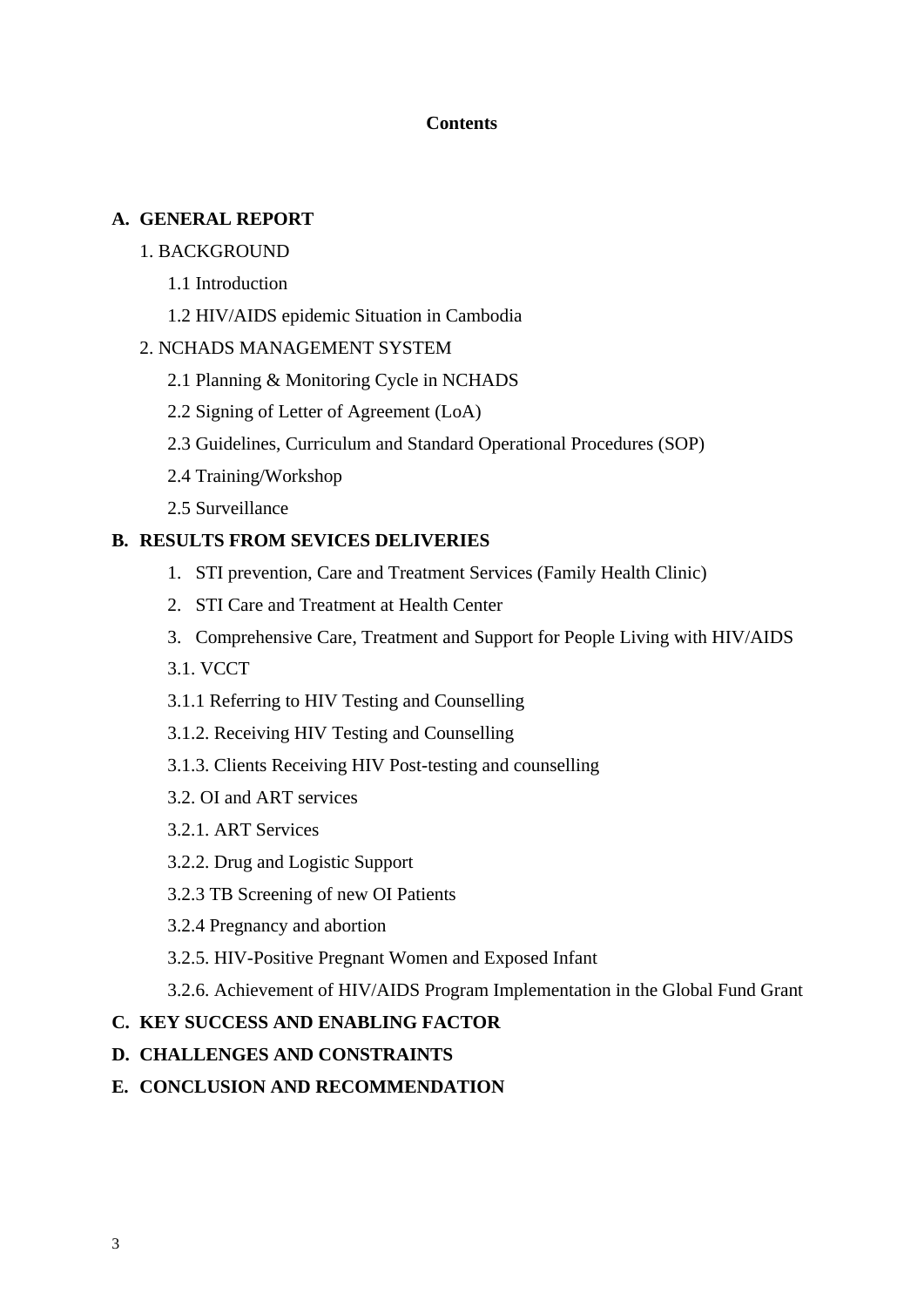#### **NCHADS Annual Report for 2020**

#### **A. GENERAL REPORT:**

#### **1. BACKROUND:**

#### **1.1 Introduction:**

This report describes the achievement of program implementation on HIV/AIDS and STI prevention, care, support and treatment during the year 2020. The report intended to aggregate data and information collected from all OI/ART, VCCT, B-IACM, Family Health Clinics, and PMTCT sites from the country to be represented as the National Comprehensive Report for the health sector response to HIV/AIDS and STI in Cambodia. The following sections reported the main programs areas implemented in this year that are including: A) General report related to programme management and implementation; B) Results from health service deliveries; C) Challenges and constraint; D). Lesson Learned; E). Conclusion and recommendation, etc.

#### **1.2 HIV/AIDS Epidemic:**

Cambodia appears to have shown what is emerging as a classic Asian pattern for HIV. After HIV was first found in the country in 1991, there was a sharp rise in infection rates, fuelled largely by a booming sex industry, between 1995 and 1998, when prevalence nearly doubled from 1.2% to 2% in 2008. During the last few decades, Cambodia has made significant progress in its HIV responses. In 2020, the prevalence in adults aged  $15 + was$ 0.6% (0.50% for adult ages  $15 - 49$ ) in 2020. Along with the decline in HIV prevalence among the general population, new HIV infection was dropped from 2 000 in 2010 to 1 100 in 2020 with incidence rate per 1000 uninfected population was 0.07 and 75 000 people living with HIV with all ages in 2020 (AEM-Spectrum 2020). In addition, Cambodia achieved the 2020 Fast-Track treatment targets of 90-90-90, with 84% of PLHIV knowing their HIV status, 99% of those who know their status being on treatment, and 97% of those on treatment being virally suppressed (AEM-spectrum 2020). People died from AIDS-related illness was reduced from 4 700 in 2010 to 1200 in 2020 (AEM-Spectrum 2020. In 2020, pregnant women needing antiretrovirals for preventing mother-to-child transmission was 690, 86% of PMTCT coverage. Mother -to-child transmission rate was at 11.8% (AEM-Spectrum 2020). It is also noted that most-at-risk populations (MARPS) such as entertainment workers, drug users and men who have sex with men (MSM) are remain the target group that required special attention in the provision of prevention, care and treatment services.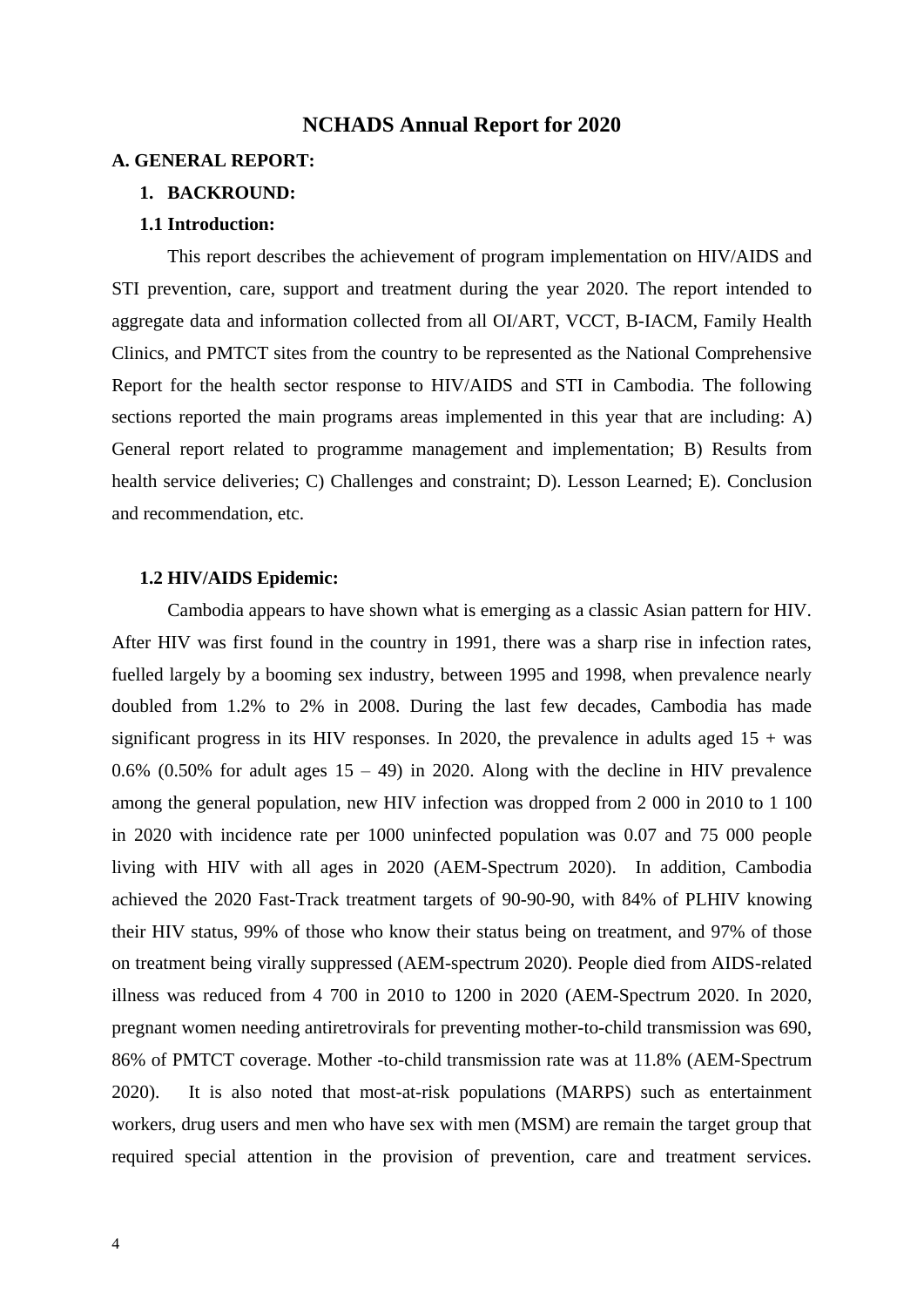According to the results of NCHADS-IBSS in 2016, the prevalence among female entertainment workers was decreased from 4.6% in 2010 to 3.2% in 2016, and the trend of consistent condom use last sex with clients reported by entertainment workers are remained high at 94.3% in 2013 and condom use with the most recent clients at 91.8% in 2016; however, the consistent condom uses last sex with sweethearts remained low at 52.1% in 2013 and always condom use with sweetheart in past 3 months at 27.2% in 2016. In addition to the result of IBSS in 2017, the HIV prevalence among PWID declined from 24.8% in 2012 to 15.2% in 2017 while HIV prevalence among PWUD increased from 4.0% to 5.7%; and the result of IBBS in 2019, the HIV prevalence among men who have sex with men is 4.0% and among trans-gender population is 9.6%.

#### **2 NCHADS MANAGEMENT SYSTEM**

#### **2.1 Planning and Monitoring Cycle in NCHADS:**

The planning workshop on "the achievement of HIV/AIDS implementation in 2020 and developing operational plan for HIV/AIDS and STI prevention and care activities in Health sector 2021" had not been organized due to COVID-19 transmission in communities.

#### **2.2 Signing of LoAs:**

During the year 2020, NCHADS signed the Letter of Agreement with the HIV/AIDS implementing partner and provincial health departments for implementation of HIV/AIDS prevention, care and treatment programs. The agreements between NCHADS and partners will regularly posted at NCHADS' websites.

#### **2.3 Guidelines, Curriculum and Standard Operating Procedures (SOP):**

The guidelines, curriculum and standard operating procedures was prepared, revised and approved in 2020 in order to disseminate and promote efficiency of prevention, care and treatment HIV/AIDS program implementation at all levels, and which those are available on NCHADS website.

#### **2.4 Training/Workshop:**

Impact of COVID pandemic on key activities not be possible to implement including trainings, workshop, and coordination meetings.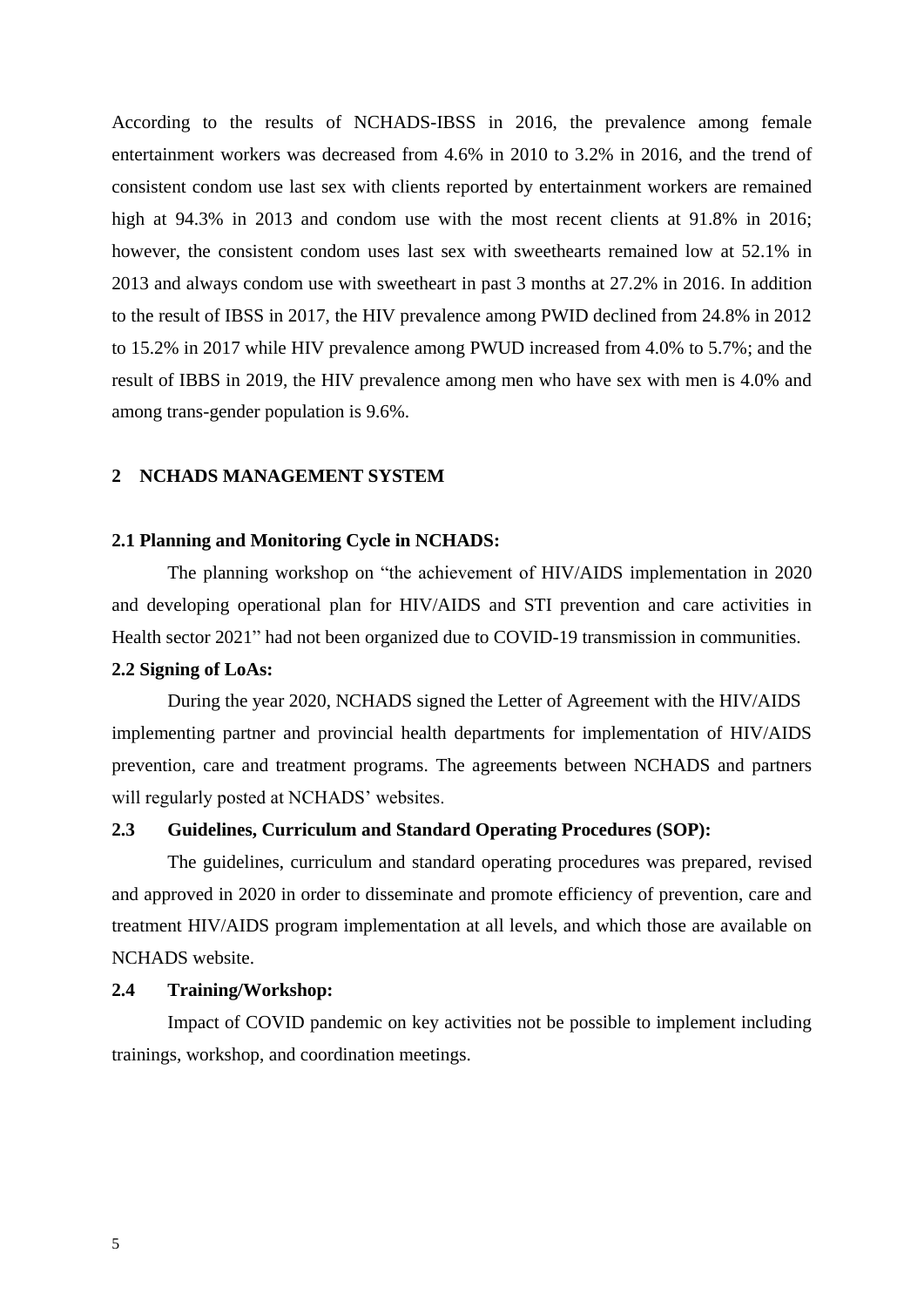#### **2.5 Surveillance:**

NCHADS planned to conduct IBBS among female entertainment worker in 2020 which was pending due to COVID-19 transmission in communities. Formative research conducted on feasibility in Dec. 2020 and an activity plan adapted based on findings. However, following increased COVID-19 infections and restrictions in February/March and after, IBBS-FEW had to again be postponed.

#### **B. RESULTS FROM SEVICES DELIVERIES:**

#### **1. STI Prevention, Care and Treatment Services (Family Health Clinics)**

In 2020, there are a total of 58 Family Health Clinics (36 Family Health Clinics run by government covering 25 province-cities; and 22 NGO STI clinics (including RHAC: 15 and Marie Stop: 1 clinic and Chhouk Sar: 1 clinic). 33 family health clinics under government are upgraded with laboratory support to perform RPR testing and basic microscopy.

140,825 consultations were provided at a total of 58 family health clinics. Among those consultations, 23,992 consultations were provided to male clients, 3,296 to MSM, 108,085 to low-risk women, and 3,724 non-brothel entertainment workers (1,728 consultations for follow up visit).

At the 58 family health clinics (FHC), among the 11,844 male patients who having new cases of STI syndromes reported in this year, 8,395 (70.87%) got urethral discharges, 23 (0.19%) got anal discharges, 2,269 (19.15%) got ano-genital ulcers, 1,015 (8.56%) got anogenital warts, 69 (0.58%) got scrotum swelling, and 64 (0.54%) were inguinal bubo (LGV). Among the 1,778 MSM patients having new cases of STI syndromes, 892 (50.16%) suffered from urethral discharges, 74 (4.16%) from anal discharges, and 560 (31.4%) from ano-genital ulcers respectively, 160 (8.99%) from ano-genital warts, 36 (2.02%) from scrotum swelling, 56 (3.14%) from inguinal bubo (LGV).

At the 58 family health clinics, among the 66,772 low-risk women having new cases of STI syndromes reported that 46,968 (70.34%) were treated for vaginitis, 5,463 (8.18%) were treated for cervicitis, 11,509 (17.23%) were treated for cervicitis and vaginitis, 404 (0.6%) were PID, 2,184 (3.27%) were ano-genital ulcers and 244 (0.36%) were ano-genital warts.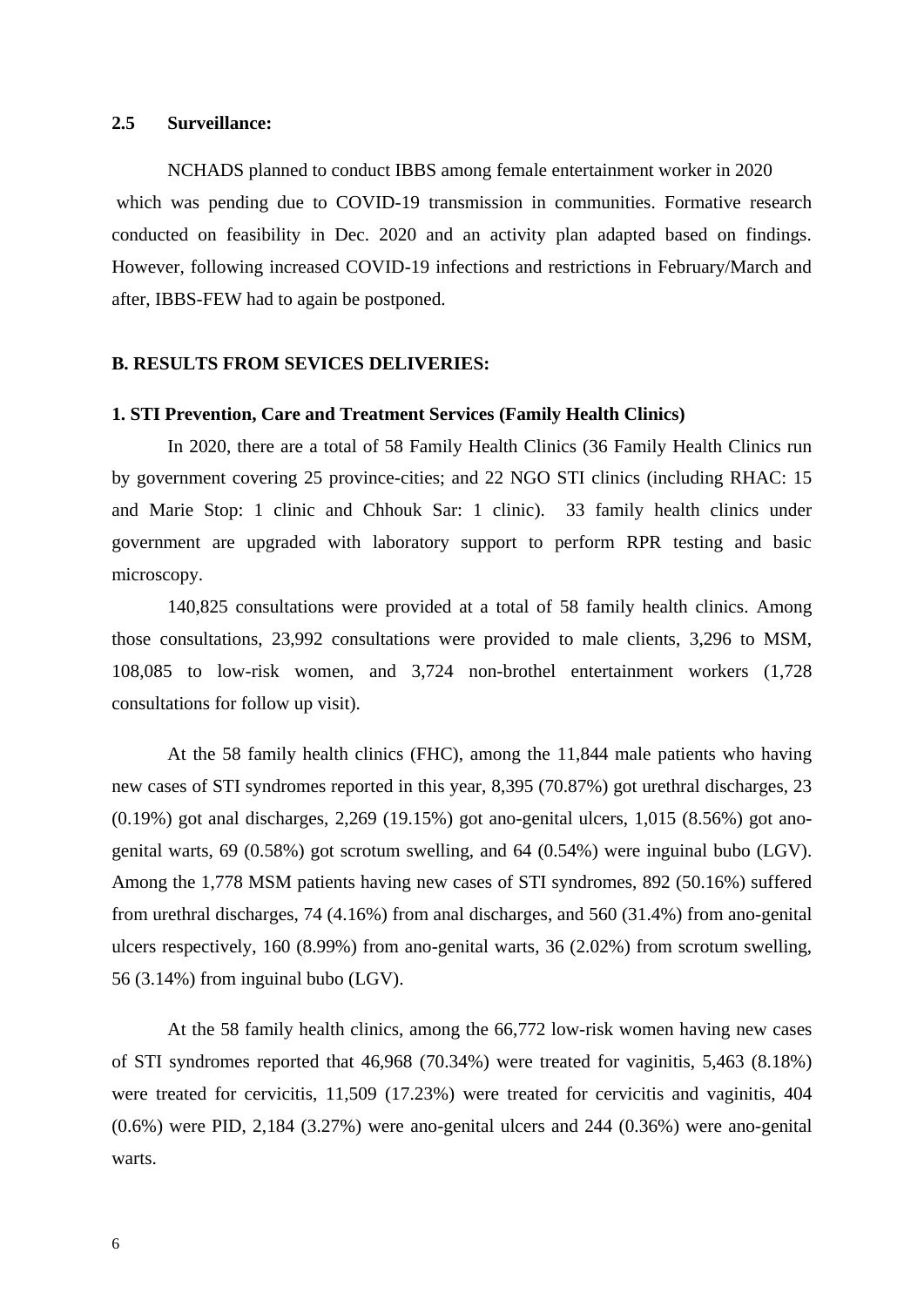During the year of 2020, of the 3,504 Entertainments Workers (EWs) who attended family health clinics for their first visit, 1,165 (33.24%) were diagnosed with vaginitis, 508  $(14.49%)$  with cervicitis,  $1,318$   $(37.61%)$  with vaginitis and cervicitis,  $24$   $(0.68%)$  with PID, 126 (3.59%) with ano-genital ulcers, 83 (2.36%) ano-genital warts, and 280 (7.99%) with syphilis (based on RPR+). Among the 963 Entertainments Worker (EWs) who attended family health clinics for monthly follow-up visits, 447 (46.41%) were diagnosed with vaginitis, 170 (17.65%) with cervicitis, 265 (27.51%) with vaginitis and cervicitis, 2 (0.2%) with PID, 39 (4.04%) with ano-genital ulcers, and 40 (4.15%) ano-genital warts.

#### **2. STI Care and Treatment at Health Centers**

234 health canters (HCs) across 25 provinces are providing STI services with using the STI syndromic approach. In 2020 report from these health centers, 1,971 consultations for male patients; 16,933 for female patients were reported to the data management unit of NCHADS. There were 5,674 partners were notified and treated (4,307 female partners).

During 2020, among 2,040 men who were notified and treated for new STI cases, 1,804 (88.43%) were diagnosed with urethral discharges, 212 (10.39%) with genital ulcer, and 24 (1.17%) with genital warts. Among 16,135 women, 9,517 (58.98%) were diagnosed with vaginitis, 5,981 (37.07%) with vaginitis and cervicitis, 562 (3.48%) with PID, 61 (0.38%) with genital ulcer, and 14 (0.08%) with genital warts.

#### **3. Comprehensive Care for people living with HIV/ AIDS (PLHA)**

#### **3.1. Voluntary Confidential Counselling and Testing (VCCT)**

The number of VCCT services in 2020 is 71 sites including 4 sites run by NGOs (Pasteur 1, MEC 1, Canter of Hope 1, Chhouk Sar clinic 1).

#### 3.1.1. Referring to HIV Testing and Counselling

In 2020, of 44,532 VCCT clients, 34,780 of them were general population (Health Center, Self-Referred, and Maternity), 1,119 of them were referred by ANC services, 464 of them were referred by STD clinics, 2,271 of them were referred by TB program, 3,445 of them were referred by HBC/NGO, 1,263 of them were referred by health centers and the rest of them were referred by others services (General Medicine, Pediatric Care, BS/FP, Skin Care, Surgical Service, Oral/Dental Service and Infection Disease).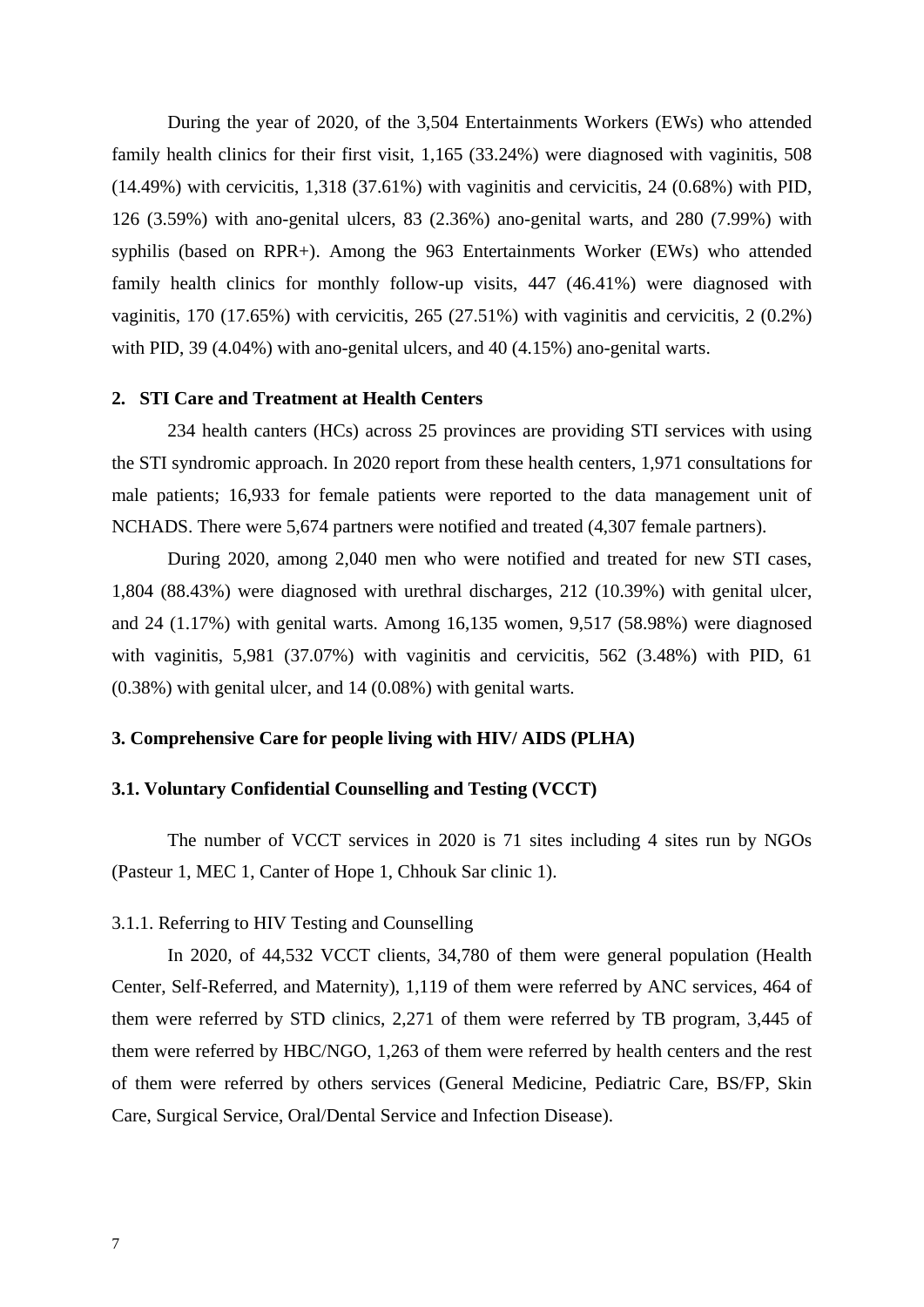| <b>General Population</b> | STD Clinic | <b>TB</b> Services | HBC/NGO | <b>ANC</b> | *Others Services |
|---------------------------|------------|--------------------|---------|------------|------------------|
| 78.10%                    | 1.04%      | 5.09%              | 7.73%   | 2.5%       | 2.84%            |

3.1.2. Receiving HIV Testing and Counseling

A total of 43,234 clients have been tested for HIV in 2020 that were included:

- Children less than 14 years old are 1,777
- Clients with aged from 15 to 49 years old are 36,578
- Clients more than 49 years old are 4,879

### 3.1.3. Clients Receiving Post-HIV Testing and Counseling

In 2020, of 44,101 clients received HIV test and 3,839 of them have HIV positive result (3,767 from pre-ART and ART services, and 72 from other services).

#### **3.2. Opportunistic Infection (OI) and Antiretro-viral treatment (ART) services**

#### **3.2.1 ART Services**

End of December 2020, there are 71 health facilities offer OI and ART services in 25 provinces and cities. These 71 OI and ART services are supported by the government and 2 sites by NGOs and partner. Of the total 71 OI/ART sites, there are 41 sites provide pediatric care.

By the end of year 2020, 62,239 of PLHIV who known their HIV status (30,183 males and 32,056 female). Of 62,164 active patients (including 60,186 adults and 1,978 children; and 30,144 males and 32,020 female) are receiving ART.





Number of OI/ART Sites and Active Patients on ART from 2003 to 2020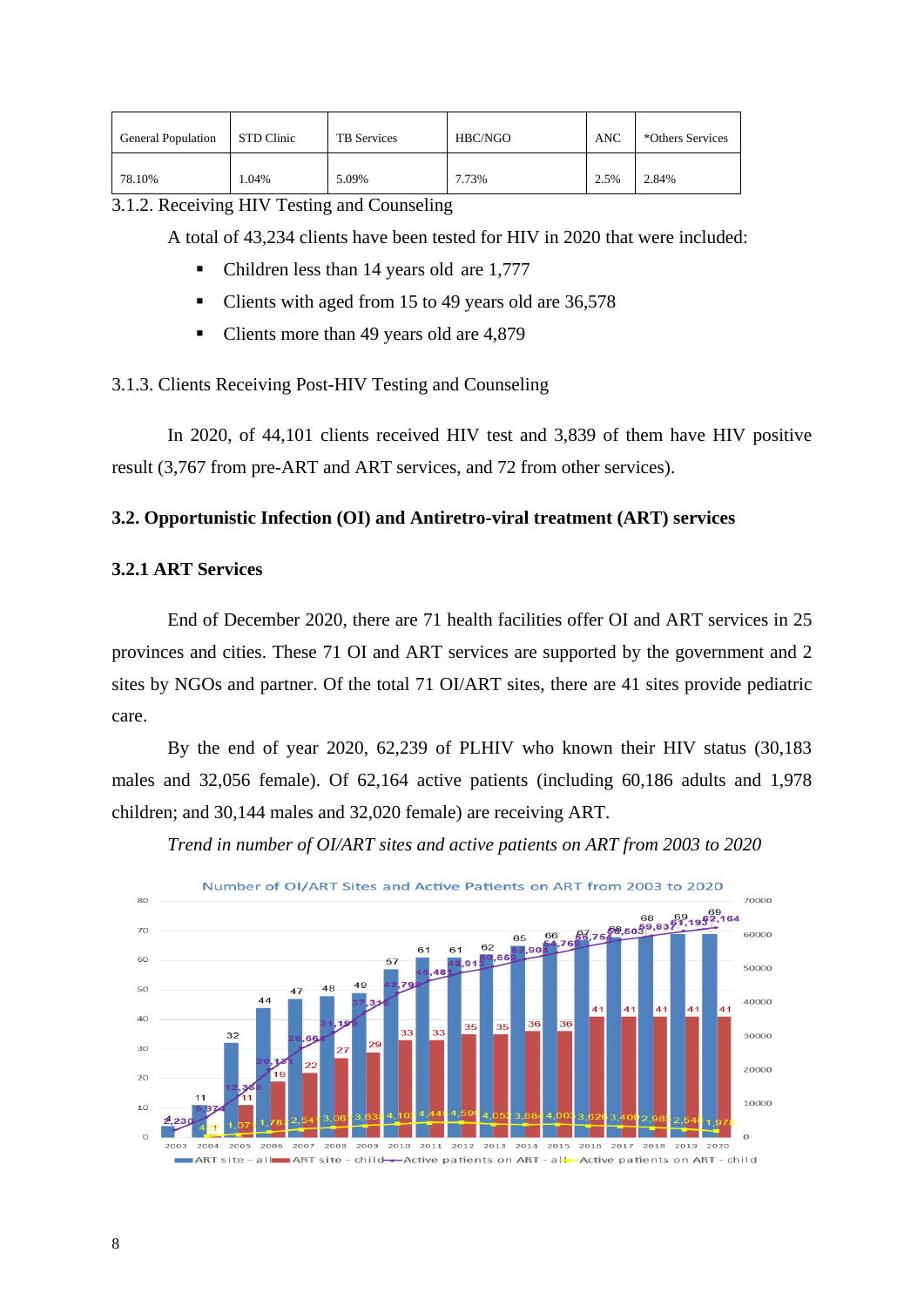There are 56,003 patients (90%) were resulted with the undetectable viral load less than 1000 copies/ml among all active patients on ART (62,110 patients) (data collected from functioning electronic database ART sites).

# **3.2.2 Drug and logistic support**

|                | And the sunders the h<br><b>191 1 2 41 4 51 1 51</b> |                |        |                |        |                |        |                          |                |  |  |
|----------------|------------------------------------------------------|----------------|--------|----------------|--------|----------------|--------|--------------------------|----------------|--|--|
|                |                                                      | 2020           |        |                |        |                |        |                          |                |  |  |
| <b>No</b>      | <b>Regimens</b>                                      | Q <sub>1</sub> |        |                | Q2     |                | Q3     |                          | Q <sub>4</sub> |  |  |
| $\mathbf{1}$   | ABC/3TC+DTG                                          | $\mathbf 0$    | 0.00%  | $\overline{0}$ | 0.00%  | 0              | 0.00%  | 10                       | 0.71%          |  |  |
|                | AZT/3TC/NVP                                          | 1,280          | 51.14% | 933            | 43.46% | 263            | 16.89% | 166                      | 11.75%         |  |  |
| $\overline{2}$ | AZT/3TC+EFV                                          | 281            | 11.23% | 330            | 15.37% | 305            | 19.59% | 252                      | 17.83%         |  |  |
| 3              | ABC/3TC+NVP                                          | 45             | 1.80%  | 34             | 1.58%  | $\overline{2}$ | 0.13%  | 25                       | 1.77%          |  |  |
| 4              | ABC/3TC+EFV                                          | 244            | 9.75%  | 239            | 11.13% | 254            | 16.31% | 212                      | 15.00%         |  |  |
| 5              | TDF/3TC/EFV                                          | 112            | 4.47%  | 131            | 6.10%  | 194            | 12.46% | 191                      | 13.52%         |  |  |
| 6              | TDF/3TC/DTG                                          | 0              | 0.00%  | 0              | 0.00%  | 11             | 0.71%  | 62                       | 4.39%          |  |  |
| 7              | TDF/3TC+NVP                                          | 19             | 0.76%  | 1              | 0.05%  | 0              | 0.00%  | 22                       | 1.56%          |  |  |
|                | <b>Total 1L-patients</b>                             | 1,981          | 79.15% | 1,668          | 77.69% | 1,029          | 66.09% | 940                      | 66.53%         |  |  |
| 8              | AZT/3TC+LPV/r                                        | 82             | 3.28%  | 73             | 3.40%  | 104            | 6.68%  | 209                      | 14.79%         |  |  |
| 9              | ABC/3TC+LPV/r                                        | 326            | 13.02% | 267            | 12.44% | 261            | 16.76% | 139                      | 9.84%          |  |  |
| 10             | TDF/3TC+LPV/r                                        | 73             | 2.92%  | 71             | 3.31%  | 68             | 4.37%  | 47                       | 3.33%          |  |  |
| 11             | AZT/3TC+ABC+LPV/r                                    | $\overline{2}$ | 0.08%  | $\mathbf{1}$   | 0.05%  | 14             | 0.90%  | $\overline{\phantom{a}}$ | 0.00%          |  |  |
| 12             | AZT/3TC+TDF+LPV/r                                    | $\pmb{0}$      | 0.00%  | 0              | 0.00%  | $\mathbf 0$    | 0.00%  | $\blacksquare$           | 0.00%          |  |  |
| 13             | TDF+ABC+LPV/r                                        | 0              | 0.00%  | 6              | 0.28%  | 0              | 0.00%  | J.                       | 0.00%          |  |  |
| 14             | AZT/3TC+ATV/r                                        | 4              | 0.16%  | 5              | 0.23%  | 5              | 0.32%  | 6                        | 0.42%          |  |  |
| 15             | ABC/3TC+ATV/r                                        | 10             | 0.40%  | 6              | 0.28%  | 26             | 1.67%  | 24                       | 1.70%          |  |  |
| 16             | TDF/3TC+ATV/r                                        | 5              | 0.20%  | 12             | 0.56%  | 50             | 3.21%  | 48                       | 3.40%          |  |  |
| 17             | AZT/3TC+ABC+ATV/r                                    | 17             | 0.68%  | 38             | 1.77%  | $\mathbf 0$    | 0.00%  | $\sim$                   | 0.00%          |  |  |
| 18             | TDF+ABC+ATV/r                                        | 3              | 0.12%  | 0              | 0.00%  | 0              | 0.00%  | $\blacksquare$           | 0.00%          |  |  |
| 19             |                                                      |                |        |                |        |                |        |                          |                |  |  |
|                | <b>Total 2L-patients</b>                             | 522            | 20.85% | 479            | 22.31% | 528            | 33.91% | 473                      | 33.47%         |  |  |
|                | Total 1L & 2L patients                               | 2,503          | 100%   | 2,147          | 100%   | 1,557          | 100%   | 1,413                    | 100%           |  |  |

# **ARV Regimens Report for Pediatric Patients in 2020**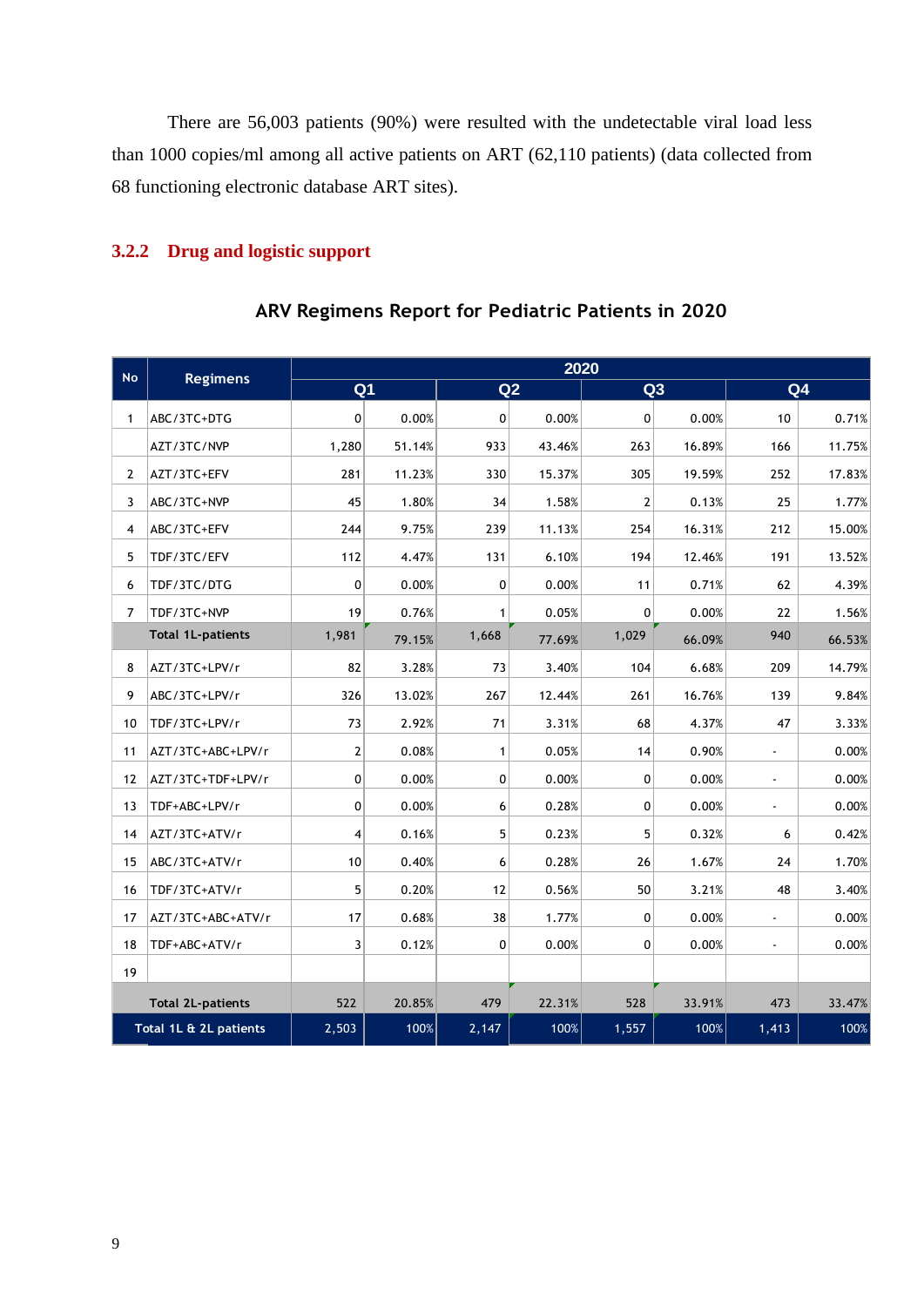#### **ARV Regimens Report for Adult Patients in 2020**

|                |                                                      | 2020                                                 |                |                                   |                |                          |                |                                                      |          |  |
|----------------|------------------------------------------------------|------------------------------------------------------|----------------|-----------------------------------|----------------|--------------------------|----------------|------------------------------------------------------|----------|--|
| No.            | Regimens                                             | Q <sub>1</sub>                                       |                | Q <sub>2</sub>                    |                |                          | Q <sub>3</sub> |                                                      | Q4       |  |
| 1              | TDF/3TC/EFV 400(MMD)                                 |                                                      | 0.00%          | 2,526                             | 4.13%          | 8,220                    | 13.41%         | 11,143                                               | 18%      |  |
| $\overline{2}$ | TDF/3TC/DTG(MMD)                                     | $\overline{\phantom{a}}$                             | 0.00%          | 1,286                             | 2.10%          | 4,544                    | 7.41%          | 6,814                                                | 11%      |  |
| з              | TDF/3TC/EFV 600                                      | 11,564                                               | 18.91%         | 7,441                             | 12.16%         |                          | 0.00%          |                                                      | 0%       |  |
| 4              | TDF/3TC/EFV 400                                      | 20,701                                               | 33.86%         | 22,356                            | 36.53%         | 23,775                   | 38.78%         | 20,652                                               | 33%      |  |
| 5              | TDF/3TC/DTG                                          | 7,005                                                | 11.46%         | 12,605                            | 20.60%         | 15,559                   | 25.38%         | 14,079                                               | 23%      |  |
| 6              | TDF/3TC+NVP                                          | 2,111                                                | 3.45%          | 967                               | 1.58%          | ÷,                       | 0.00%          | ÷,                                                   | 0%       |  |
| $\overline{7}$ | AZT/3TC+EFV                                          | 4,454                                                | 7.28%          | 4,204                             | 6.87%          | 4,140<br>÷.              | 6.75%          | 3,971                                                | 6%       |  |
| 8              | AZT/3TC/NVP                                          | 10,439<br>15                                         | 17.07%         | 4,967                             | 8.12%          |                          | 0.00%          | $\overline{7}$                                       | 0%<br>0% |  |
| 9<br>10        | AZT/3TC+TDF<br>ABC/3TC+EFV                           | 313                                                  | 0.02%<br>0.51% | 11<br>318                         | 0.02%<br>0.52% | 13<br>325                | 0.02%<br>0.53% | 326                                                  | 1%       |  |
| 11             | ABC/3TC+NVP                                          | 262                                                  | 0.43%          | 165                               | 0.27%          | ÷,                       | 0.00%          |                                                      | 0%       |  |
| 12             | AZT/3TC+ABC                                          | 9                                                    | 0.01%          | 6                                 | 0.01%          | $\overline{2}$           | 0.00%          | $\mathbf{2}$                                         | 0%       |  |
| 13             | TDF+ABC+EFV                                          | 9                                                    | 0.01%          | 11                                | 0.02%          | 9                        | 0.01%          | 8                                                    | 0%       |  |
| 14             | TDF+ABC+NVP                                          | $\overline{\mathbf{4}}$                              | 0.01%          | L.                                | 0.00%          | L,                       | 0.00%          |                                                      | 0%       |  |
| 15             | ABC/3TC+TDF                                          | $\mathbf{z}$                                         | 0.00%          | 41                                | 0.07%          | 24                       | 0.04%          | $\mathbf{1}$                                         | 0%       |  |
| 16             | TDF+DTG                                              | $\mathbf{2}$                                         | 0.00%          | $\overline{\phantom{a}}$          | 0.00%          | $\mathbf{2}$             | 0.00%          | 5                                                    | 0%       |  |
| 17             | AZT/3TC+DTG                                          | 3                                                    | 0.00%          | 74                                | 0.12%          | 250                      | 0.41%          | 185                                                  | 0%       |  |
| 18             | ABC/3TC+DTG                                          | $\overline{\mathbf{4}}$                              | 0.01%          | 17                                | 0.03%          | 279                      | 0.46%          | 369                                                  | 1%       |  |
| 19             | 3TC+DTG                                              |                                                      |                |                                   |                |                          |                | 5                                                    |          |  |
|                | Total patients in 1L regimen                         | 56,897                                               | 93.06%         | 56,995                            | 93.13%         | 57,142                   | 93.21%         | 57,567                                               | 93%      |  |
| 20             | TDF/3TC+ATV/r                                        | 2,872                                                | 4.70%          | 2,851                             | 4.66%          | 2,795                    | 4.56%          | 2,747                                                | 4%       |  |
| 21             | TDF/3TC+LPV/r                                        | 155                                                  | 0.25%          | 144                               | 0.24%          | 147                      | 0.24%          | 120                                                  | 0%       |  |
| 22             | AZT/3TC+ATV/r                                        | 458                                                  | 0.75%          | 447                               | 0.73%          | 441                      | 0.72%          | 445                                                  | 1%       |  |
| 23             | AZT/3TC+LPV/r                                        | 79                                                   | 0.13%          | 72                                | 0.12%          | 67                       | 0.11%          | 64                                                   | 0%       |  |
| 24             | ABC/3TC+ATV/r                                        | 478                                                  | 0.78%          | 487                               | 0.80%          | 516                      | 0.84%          | 527                                                  | 1%       |  |
| 25             | ABC/3TC+LPV/r                                        | 93                                                   | 0.15%          | 88                                | 0.14%          | 86                       | 0.14%          | 78                                                   | 0%       |  |
| 26             | ABC/3TC+TDF+ATV/r                                    | $\overline{a}$                                       | 0.00%          | ÷.                                | 0.00%          | 5                        | 0.01%          | 9                                                    | 0%       |  |
| 27             | AZT/3TC+TDF+ATV/r                                    | 29                                                   | 0.05%          | 25                                | 0.04%          | 20                       | 0.03%          | 11                                                   | 0%       |  |
| 28             | AZT/3TC+TDF+LPV/r                                    |                                                      | 0.00%          |                                   | 0.00%          | 3                        | 0.00%          | $\mathbf{z}$                                         | 0%       |  |
| 29             | TDF+ABC+ATV/r                                        | $\overline{7}$                                       | 0.01%          | 5                                 | 0.01%          | 6                        | 0.01%          | 6                                                    | 0%       |  |
| 30             | TDF+ABC+LPV/r                                        | $\overline{2}$                                       | 0.00%          | 3                                 | 0.00%          | $\mathbf{2}$             | 0.00%          | $\overline{2}$                                       | 0%       |  |
| 31             | AZT/3TC+ABC+ATV/r                                    | $\overline{2}$                                       | 0.00%          | $\mathbf{z}$                      | 0.00%          | $\mathbf{1}$             | 0.00%          | $\mathbf{z}$                                         | 0%       |  |
| 32             | TDF+EFV+ATV/r                                        | $\mathbf{1}$                                         | 0.00%          | $\mathbf{1}$                      | 0.00%          | 3                        | 0.00%          | $\mathbf{1}$                                         | 0%       |  |
| 33             | 3TC+EFV+LPV/r                                        | 3                                                    | 0.00%          | $\mathbf{z}$                      | 0.00%          | 4                        | 0.01%          | $\mathbf{1}$                                         | 0%       |  |
| 34             | 3TC+EFV+ATV/r                                        | $\overline{\mathbf{4}}$                              | 0.01%          | $\mathbf{1}$                      | 0.00%          | ÷,                       | 0.00%          | 6                                                    | 0%       |  |
| 35             | ABC+EFV+LPV/r                                        | $\overline{\phantom{a}}$                             | 0.00%          | $\mathbf{1}$                      | 0.00%          | ÷,                       | 0.00%          | ÷,                                                   | 0%       |  |
| 36             | ABC+EFV+ATV/r                                        | 3                                                    | 0.00%          | 10                                | 0.02%          |                          | 0.00%          | 4                                                    | 0%       |  |
| 37             | TDF+EFV+LPV/r                                        |                                                      | 0.00%          | $\sim$                            | 0.00%          |                          | 0.00%          |                                                      | 0%       |  |
| 38             | TDF/3TC+EFV+ATV/r                                    |                                                      | 0.00%          | 1                                 | 0.00%          |                          | 0.00%          |                                                      | 0%       |  |
|                | 39 EFV+ATV/r                                         |                                                      |                |                                   |                | $\mathbf{z}$             | 0.00%          | ä,                                                   | 0%       |  |
|                | 40 ABC+ATV/r                                         |                                                      |                |                                   |                | $\mathbf{2}$             | 0.00%          | ٠                                                    | 0%       |  |
|                | Total patients in 2L regimen<br>41   DRV+DTG+TDF+RTV | 4,186<br>$\sim$                                      | 6.85%<br>0.00% | 4,140<br>$\overline{\phantom{a}}$ | 6.76%<br>0.00% | 4,100<br>$\sim$          | 6.69%<br>0.00% | 4,025<br>$\sim$                                      | 7%<br>0% |  |
| 42             | DRV+DTG+ABC+RTV                                      | $\overline{\phantom{a}}$                             | 0.00%          | $\overline{\phantom{a}}$          | 0.00%          | $\overline{\phantom{a}}$ | 0.00%          | $\overline{\phantom{a}}$                             | 0%       |  |
| 43             | DRV+DTG+3TC+RTV                                      | 14                                                   | 0.02%          | 12                                | 0.02%          | 15                       | 0.02%          | 14                                                   | 0%       |  |
|                | 44   DRV+DTG+AZT+RTV                                 | $\overline{\phantom{a}}$                             | 0.00%          | $\sim$                            | 0.00%          | $\overline{\phantom{a}}$ | 0.00%          | $\sim$                                               | 0%       |  |
| 45<br>46       | DRV+DTG+RTV<br>DRV+TDF/3TC/DTG+RTV                   | $\overline{7}$                                       | 0.01%          | 8                                 | 0.01%          | 6                        | 0.01%          | 9                                                    | 0%       |  |
| 47             | DRV+DTG+ABC/3TC+RTV                                  | 33<br>$\overline{\phantom{a}}$                       | 0.05%<br>0.00% | 35<br>1                           | 0.06%<br>0.00% | 32                       | 0.05%<br>0.00% | 32<br>$\sim$                                         | 0%<br>0% |  |
| 48             | DRV+DTG+AZT/3TC+RTV                                  | $\mathbf{2}$                                         | 0.00%          | $\mathbf{2}$                      | 0.00%          | $\mathbf{2}$             | 0.00%          | $\mathbf{1}$                                         | 0%       |  |
| 49             | DRV400+DTG+TDF+RTV                                   | $\sim$                                               | 0.00%          | $\sim$                            | 0.00%          | 3                        | 0.00%          | $\mathbf{1}$                                         | 0%       |  |
| 50             | DRV400+DTG+3TC+RTV<br>DRV400+DTG+AZT/3TC+RTV         | $\overline{\phantom{a}}$                             | 0.00%          | $\overline{\phantom{a}}$          | 0.00%          | $\overline{\phantom{a}}$ | 0.00%          | 11                                                   | 0%       |  |
| 51             | 52   DRV400+TDF/3TC/DTG+RTV                          | $\overline{\phantom{a}}$                             | 0.00%          | $\overline{\phantom{a}}$          | 0.00%          | $\overline{4}$           | 0.01%          | $\overline{2}$<br>8                                  | 0%<br>0% |  |
| 53             | DRV600+3TC+RTV                                       |                                                      |                |                                   |                |                          |                | 1                                                    | 0%       |  |
|                | 54   DTG+ABC/3TC                                     | $\overline{\phantom{a}}$                             | 0.00%          | $\mathbf{1}$                      | 0.00%          |                          | 0.00%          |                                                      | 0%       |  |
|                | 55 3TC+ATV/r                                         | $\overline{\phantom{a}}$                             | 0.00%          | $\overline{\phantom{a}}$          | 0.00%          |                          | 0.00%          | $\overline{\phantom{a}}$                             | 0%       |  |
| 57             | 56 EFV+LPV/r<br>EFV+ATV/r                            | $\overline{\phantom{a}}$<br>$\overline{\phantom{a}}$ | 0.00%<br>0.00% | $\overline{\phantom{a}}$<br>4     | 0.00%<br>0.01% |                          | 0.00%<br>0.00% | $\overline{\phantom{a}}$<br>$\overline{\phantom{a}}$ | 0%<br>0% |  |
|                | 58 TDF/3TC                                           | $\mathbf{1}$                                         | 0.00%          | $\overline{\phantom{a}}$          | 0.00%          |                          | 0.00%          | $\overline{a}$                                       | 0%       |  |
|                | Total patients in 3L regimen                         | 57                                                   | 0.09%          | 63                                | 0.10%          | 62                       | 0.10%          | 79                                                   | 0%       |  |
|                | Total 1L + 2L & 3L patients                          | 61,140                                               | 100.00%        | 61,198                            | 100.00%        | 61,304                   | 100.00%        | 61,671                                               | 100.00%  |  |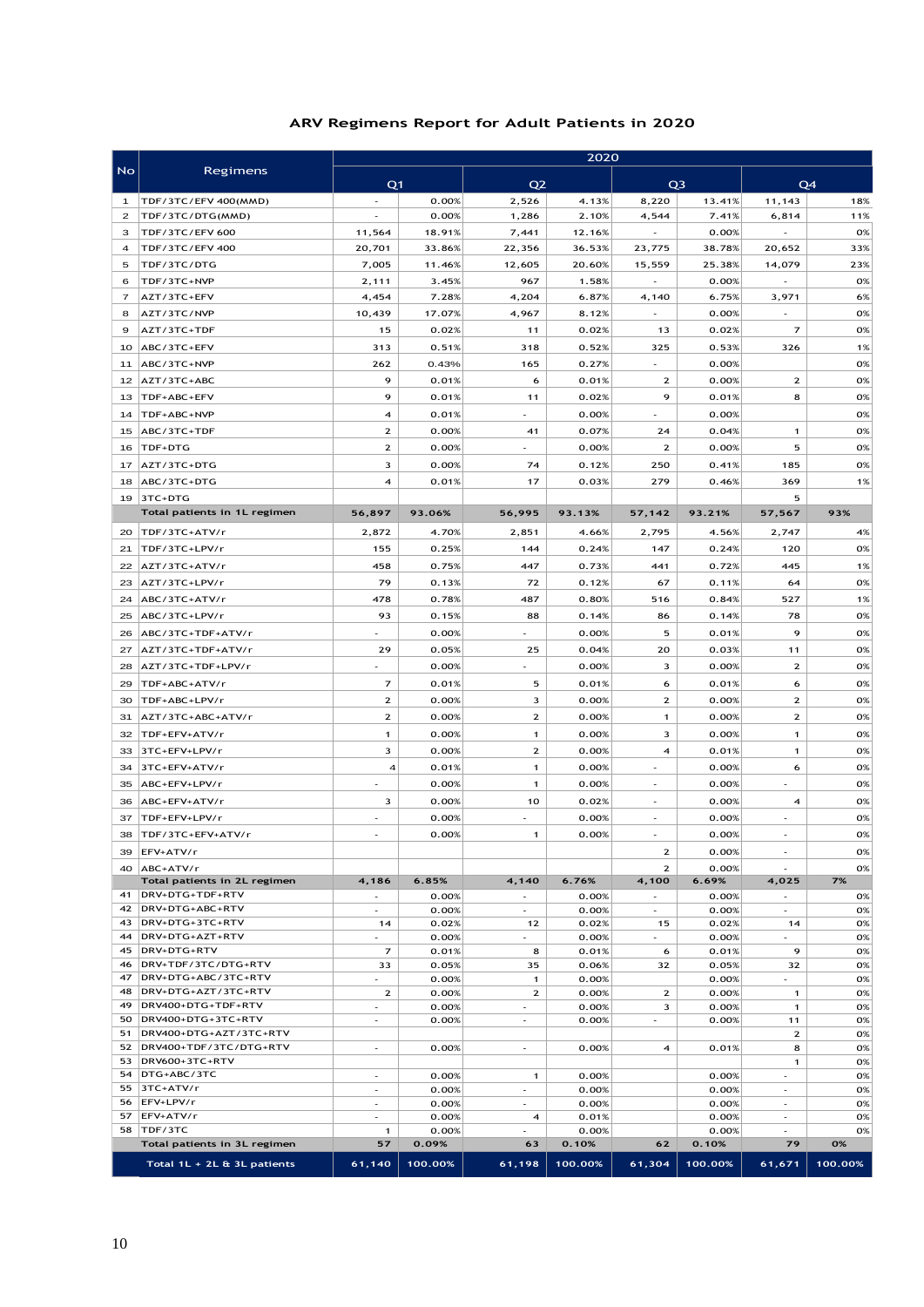#### **3.2.3. TB Screening of new OI Patients**

In 2020, there were 3,908 new Pre-ART patients registered at OI-ART Sites (3,824 adults and 84 children).

This year, there were 152,195 of patients who have been screened for TB Symptom, there were 625 adults and 7 children of those were TB symptom positive.

The number of active patients who diagnosed TB were 833 (245 of active patients start TB treatment during year 2020).

#### **3.2.4. Pregnancy and abortion**

This year, there were 1,177 new pre-ART female patients registered at OI/ART sites. Among these new female patients, 553 became pregnant. Of all 32,020 active female patients on ART by the end of this year, 57 of them got pregnant. 17 women were reported to have spontaneous abortion and 23 women have induced abortion.

# **3.2.5. HIV-Positive Pregnant Women and Exposed Infant**

In 2020, there were 550 HIV-positive pregnant women who received ART during pregnancy that was reported from public health facilities by NMCHC.

In 2020, there were 815 HIV exposed infants receiving a virological test for HIV within 2 months that result was reported from NCHADS laboratory. 16 of them were HIV positive test.

#### **3.2.6. Achievement of HIV/AIDS Program Implementation in the Global Fund Grant.**

Progress Update Period: July-December 2020 under the GF Grant for HIV/AIDS program implementation.

|  |  | The Program Indicators and Achievements from July to December 2020 |
|--|--|--------------------------------------------------------------------|
|  |  |                                                                    |

| No | <b>Impact I and outcome indicators</b>                                                                               | <b>Target</b> | <b>Result</b> | $\frac{6}{9}$<br><b>Achieve</b><br>ment<br>against<br><b>Target</b> | <b>Remarks</b>                                                      |
|----|----------------------------------------------------------------------------------------------------------------------|---------------|---------------|---------------------------------------------------------------------|---------------------------------------------------------------------|
|    | HIV I-6: Estimated percentage of child<br>HIV infections from HIV-positive women<br>delivering in the past 12 months | 7.1%          | 11.8%         |                                                                     | Result reported based on<br>estimates of AEM-<br>Spectrum for 2020. |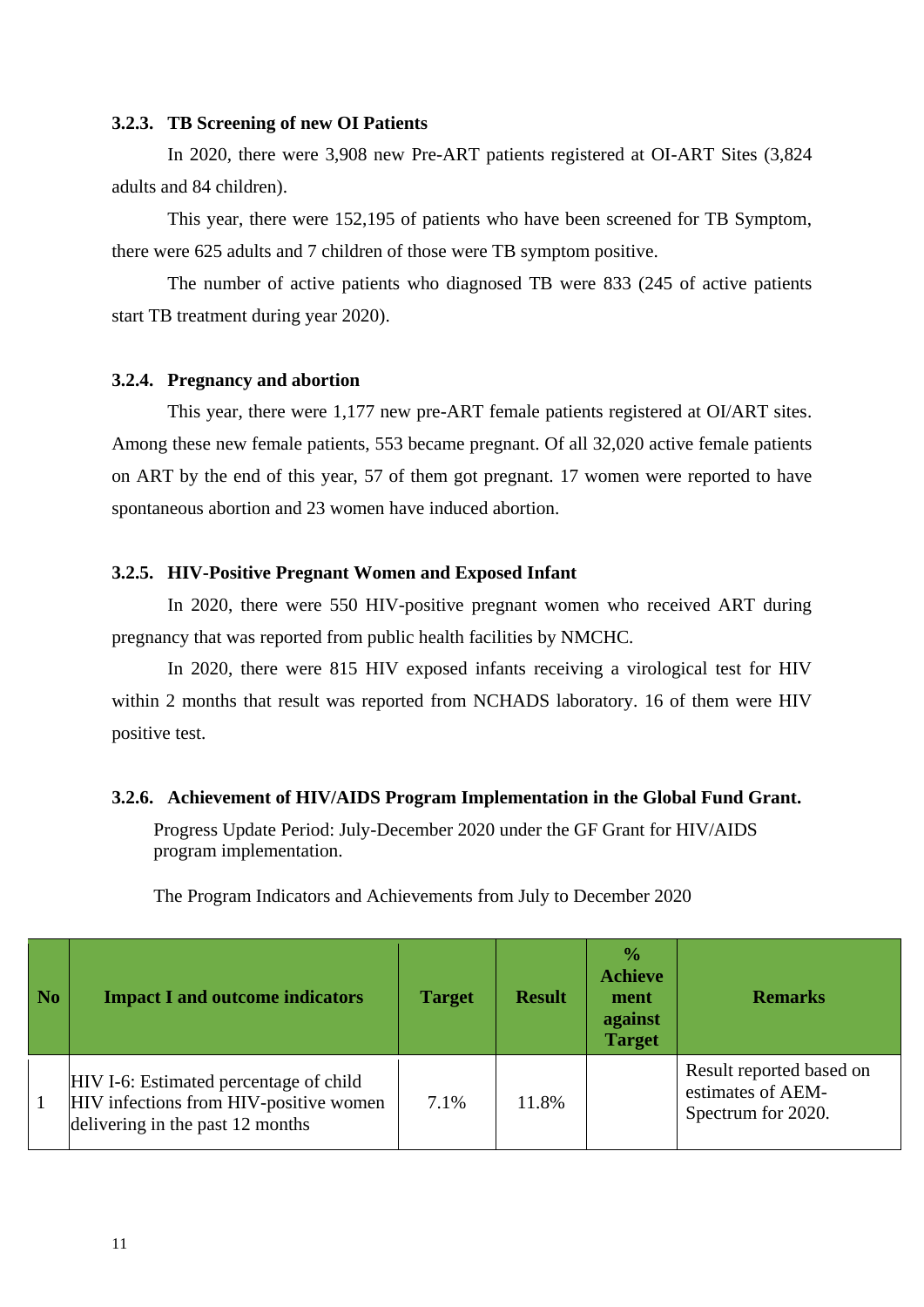| $\overline{2}$ | $HIV O-1(M)$ : Percentage of adults and<br>children with HIV, known to be on<br>treatment 12 months after initiation of<br>antiretroviral therapy                                                                    | 90%   | 88%<br>(3301/<br>3751)      | 97.78% | The data collected from 68<br>functioning electronic<br>database ART service in<br>2020.                                                                                                                                                                                              |
|----------------|----------------------------------------------------------------------------------------------------------------------------------------------------------------------------------------------------------------------|-------|-----------------------------|--------|---------------------------------------------------------------------------------------------------------------------------------------------------------------------------------------------------------------------------------------------------------------------------------------|
| 3              | HIV O-11: Percentage of (estimated)<br>people living with HIV who have been<br>tested HIV-positive                                                                                                                   | 91.6% | 94%<br>(62239/<br>66186)    | 102%   | The data was collected<br>from 69 ART service.<br>Numerator: it is a proxi<br>result reported 62,239<br>PLHIV have been tested<br>HIV positive (PLHIV<br>currently on $ART = 62,164$<br>$+$ PLHIV on pre-ART $=$<br>75), and Denominator:<br>66,186 estimated total<br>PLHIV in 2020. |
| 4              | HIV O-12: Percentage of people living<br>with HIV and on ART who are<br>virologically suppressed (among all those<br>currently on treatment who received a<br>VL measurement regardless of when they<br>started ART) | 90%   | 90.17%<br>(56003/<br>52110) | 101%   | The result reported 90.16%<br>among all those currently<br>on ART who received VL<br>test with the VL<br>suppressed result.                                                                                                                                                           |

| N <sub>0</sub>        | <b>Coverage Indicator by</b><br><b>Module</b>                                                                                         | <b>Target</b> | <b>Result</b> | $\frac{0}{0}$<br><b>Achieveme</b><br>nt against<br><b>Target</b> | <b>Remarks</b>                                                                                                                                                                                                                                   |
|-----------------------|---------------------------------------------------------------------------------------------------------------------------------------|---------------|---------------|------------------------------------------------------------------|--------------------------------------------------------------------------------------------------------------------------------------------------------------------------------------------------------------------------------------------------|
| 1                     | KP-Other 1: Percentage of<br>female entertainment<br>workers reached with HIV<br>prevention programs -<br>defined package of services | 93.86%        | 90.17%        | 96%                                                              | National non-cumulative target. This<br>indicator implemented by SSI-KHANA and<br>SSI-RHAC. Actual result reported 25030<br>EWs (90.17% or 96% of achievement)<br>reached by HIV prevention for 2 times<br>during 6 months (once per quarter).   |
| $\mathcal{D}_{\cdot}$ | $KP-1a(M)$ : Percentage of<br>men who have sex with men<br>reached with HIV<br>prevention programs -<br>defined package of services   | 91.22%        | 102.65%       | 113%                                                             | National non-cumulative target. This<br>indicator implemented by SSI-KHANA and<br>SSI-RHAC. Actual result reported 18395<br>MSM (102.65% or 113% of achievement)<br>reached by HIV prevention for 2 times<br>during 6 months (once per quarter). |
| 3                     | $KP-1b(M)$ : Percentage of<br>transgender people reached<br>with HIV prevention<br>programs - defined package<br>of services          | 93.18%        | 149%          | $>120\%$                                                         | National non-cumulative target. This<br>indicator implemented by SSI-KHANA and<br>SSI-RHAC. Actual result reported 4131 TG<br>(>120% of achievement) reached by HIV<br>prevention for 2 times during 6 months<br>(once per quarter).             |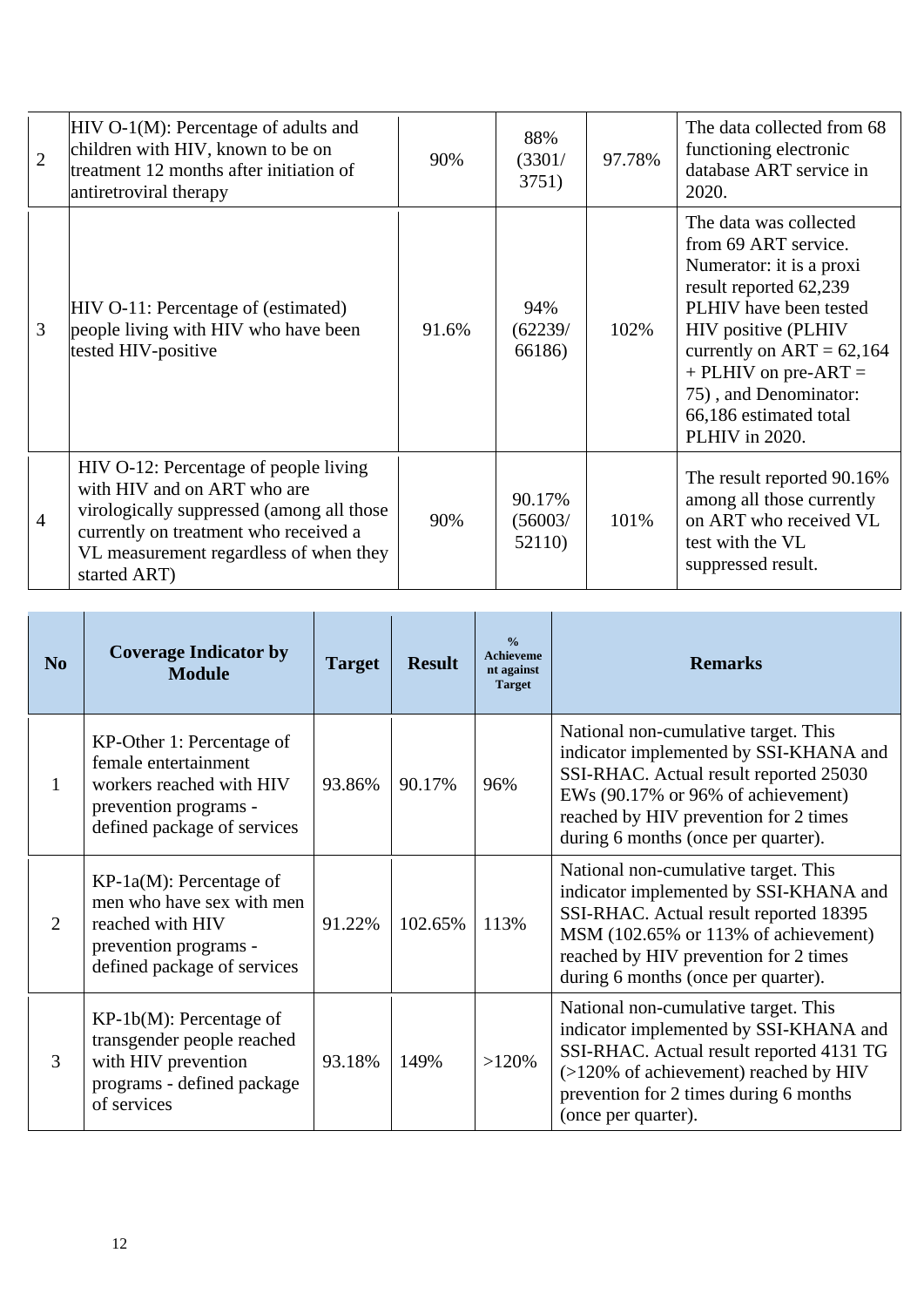| $\overline{4}$ | $KP-1d(M)$ : Percentage of<br>people who inject drugs<br>reached with HIV<br>prevention programs -<br>defined package of services                       | 80%           | 49.63%        | 62%                                                              | Subnational non-cumulative target<br>implemented by SSI-FI (SSSI-Mith<br>Samlanh and SSSI-Kansang. Actual result<br>reported 49.6% or 62% of achievement<br>against the target. 539 PWID reached with<br>frequency of outreach services within at<br>least 2 times per week for 6 months.                                                           |
|----------------|---------------------------------------------------------------------------------------------------------------------------------------------------------|---------------|---------------|------------------------------------------------------------------|-----------------------------------------------------------------------------------------------------------------------------------------------------------------------------------------------------------------------------------------------------------------------------------------------------------------------------------------------------|
| 5              | KP-Other 2: Percentage of<br>female entertainment<br>workers that have received<br>an HIV test during the<br>reporting period and know<br>their results | 85%           | 96%           | 113%                                                             | This indicator implemented by SSI-<br>KHANA and SSI-RHAC. Actual result<br>reported 96% or 113% of achievement.<br>There were 17,541 FEW tested for HIV. 55<br>of them were confirmed HIV positive and<br>enrolled at the ART sites.                                                                                                                |
| 6              | KP-3a(M): Percentage of<br>men who have sex with men<br>that have received an HIV<br>test during the reporting<br>period and know their<br>results      | 85%           | 108.31%       | $>120\%$                                                         | This indicator implemented by SSI-<br>KHANA and SSI-RHAC. Actual result<br>reported 108.31% or >120% of<br>achievement. Actual result reported 19409<br>MSM $(108.31\% \text{ or } >120\% \text{ of achievement})$<br>who received HIV test once during 6<br>months. 329 of them were confirmed with<br>HIV positive and enrolled at the ART sites. |
| $\overline{7}$ | $KP-3b(M)$ : Percentage of<br>transgender people that have<br>received an HIV test during<br>the reporting period and<br>know their results             | 85%           | 158%          | >120%                                                            | This indicator implemented by SSI-<br>KHANA and SSI-RHAC. Actual result<br>reported 4377 TG (158% or >120% of<br>achievement) who received HIV test once<br>during 6 months. 156 of 4377 TG were<br>confirmed with HIV positive and enrolled at<br>the ART sites.                                                                                   |
| N <sub>o</sub> | <b>Coverage Indicator by</b><br><b>Module</b>                                                                                                           | <b>Target</b> | <b>Result</b> | $\frac{0}{0}$<br><b>Achieveme</b><br>nt against<br><b>Target</b> | <b>Remarks</b>                                                                                                                                                                                                                                                                                                                                      |
| 8              | KP-3d(M): Percentage of<br>people who inject drugs that<br>have received an HIV test<br>during the reporting period<br>and know their results           | 71.9%         | 28.45%        | 40%                                                              | This indicator implemented by SSI-FI<br>(SSSI-Mith Samlanh and SSSI-Kansang.<br>Actual result is 309 PWID (or 40% of<br>achievement against the target) who<br>received HIV test. There were 309 PWID<br>who received HIV test once every 6 months.                                                                                                 |
| 9              | KP-4: Number of needles<br>and syringes distributed per<br>person who injects drugs                                                                     | 547           | 496           | 91%                                                              | Actual result reported 496 needles and<br>syringes distributed per person in 2020.                                                                                                                                                                                                                                                                  |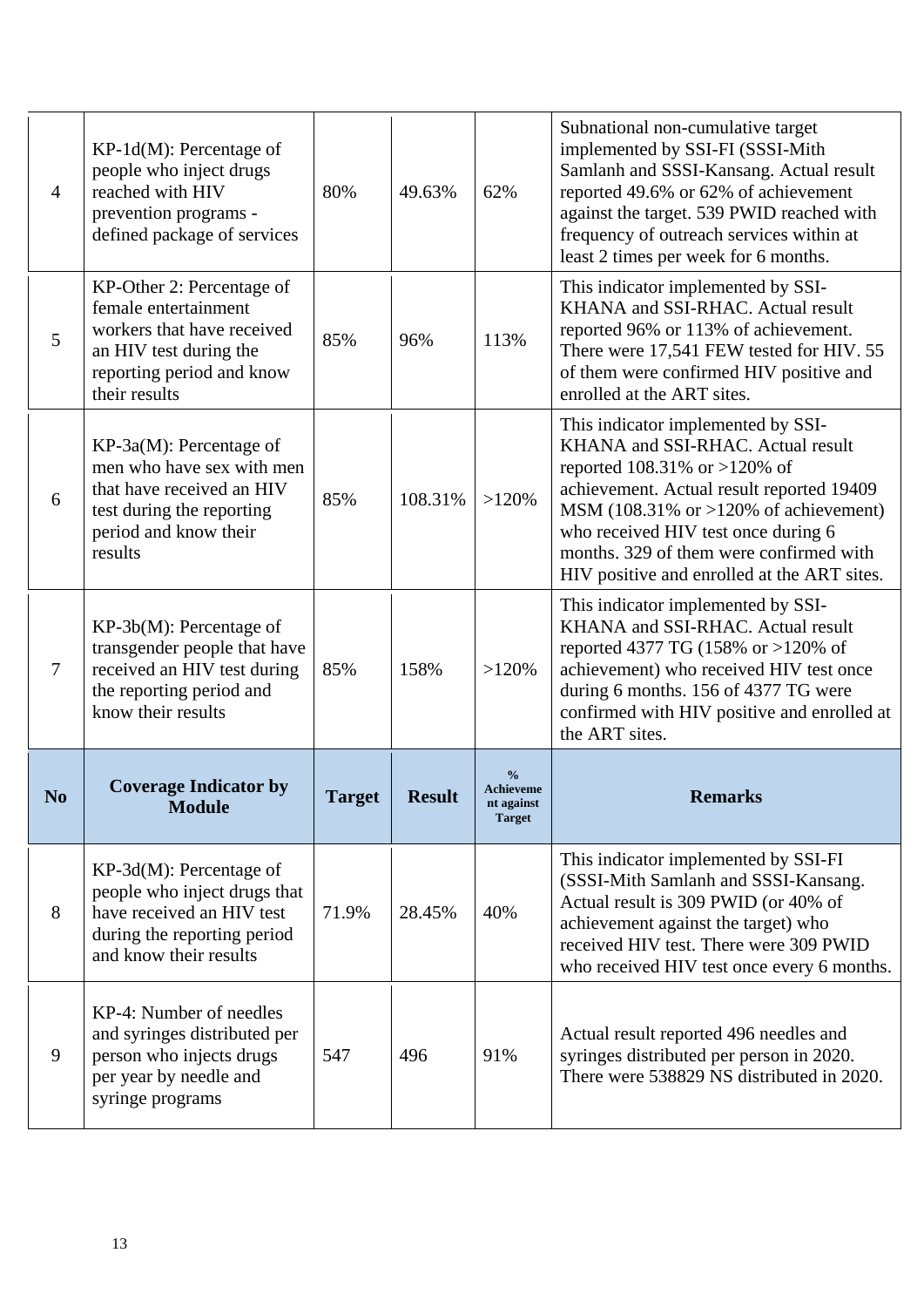| 10             | KP-5: Percentage of<br>individuals receiving Opioid<br>Substitution Therapy who<br>received treatment for at<br>least 6 months                      | 60.50%        | 36.36%                      | 60%                                                              | Subnational non-cumulative target with<br>actual result reported 12 clients (36.36% or<br>60% of achievement) who were completed<br>6 months retention rate of OST. Data<br>collected in cohort from July to December<br>2019 in two MMT clinics (KSFH and<br>Meanchey). |
|----------------|-----------------------------------------------------------------------------------------------------------------------------------------------------|---------------|-----------------------------|------------------------------------------------------------------|--------------------------------------------------------------------------------------------------------------------------------------------------------------------------------------------------------------------------------------------------------------------------|
| 11             | TB/HIV-3.1: Percentage of<br>people living with HIV in<br>care (including PMTCT)<br>who are screened for TB in<br>HIV care or treatment<br>settings | 80%           | 89.52%<br>(55650/<br>62164) | 112%                                                             | Actual result is 89.52% or 112% of<br>achievement.<br>Denominator reported from active HIV<br>patients in 69 ART services.                                                                                                                                               |
| N <sub>0</sub> | <b>Coverage Indicator by</b><br><b>Module</b>                                                                                                       | <b>Target</b> | <b>Result</b>               | $\frac{0}{0}$<br><b>Achieveme</b><br>nt against<br><b>Target</b> | <b>Remarks</b>                                                                                                                                                                                                                                                           |
| 12             | TB/HIV-4.1: Percentage of<br>people living with HIV<br>newly enrolled in HIV care<br>started on TB preventive<br>therapy                            | 35%           | 78.53%<br>(1573/<br>2003)   | $>120\%$                                                         | Actual result report $78.53\%$ or $>120\%$ of<br>achievement. 2003 new patients enrolled at<br>ART services, and 1573 of them were<br>started IPT.                                                                                                                       |

# **C. KEY SUCCESS AND ENABLING FACTOR**

- Impact of COVID-19 pandemic on some outreach activities especially key population reached by physical outreach services. Key population were reached by increased use and effectiveness of virtual outreach, also began implementation of BCC social media campaign to promote prevention including HTS and PrEP demand creation.
- Entertainment venues were closed at the beginning of the period but later re-opened; then closed again in Nov./Dec. due to outbreak of locally transmitted COVID-19 infections, then re-opened end of Dec. 2020.
- CD4 and Viral Load transportation was limited initially but is returning to normal.
- Medical check-ups and appointments were also limited due to COVID-19 but returning to normal.
- The ART site at the Social Health Clinic at NIPH including the 2500 ART patient cohort will be transferred to NCHADS location. Arrangements, including renovations, will have to be made to accommodate additional patients/staff.
- Continued strong support and facilitation by PR-MEF, MoH-LIT
- New Global Fund HIV 2021-2023 grant approved and signed.